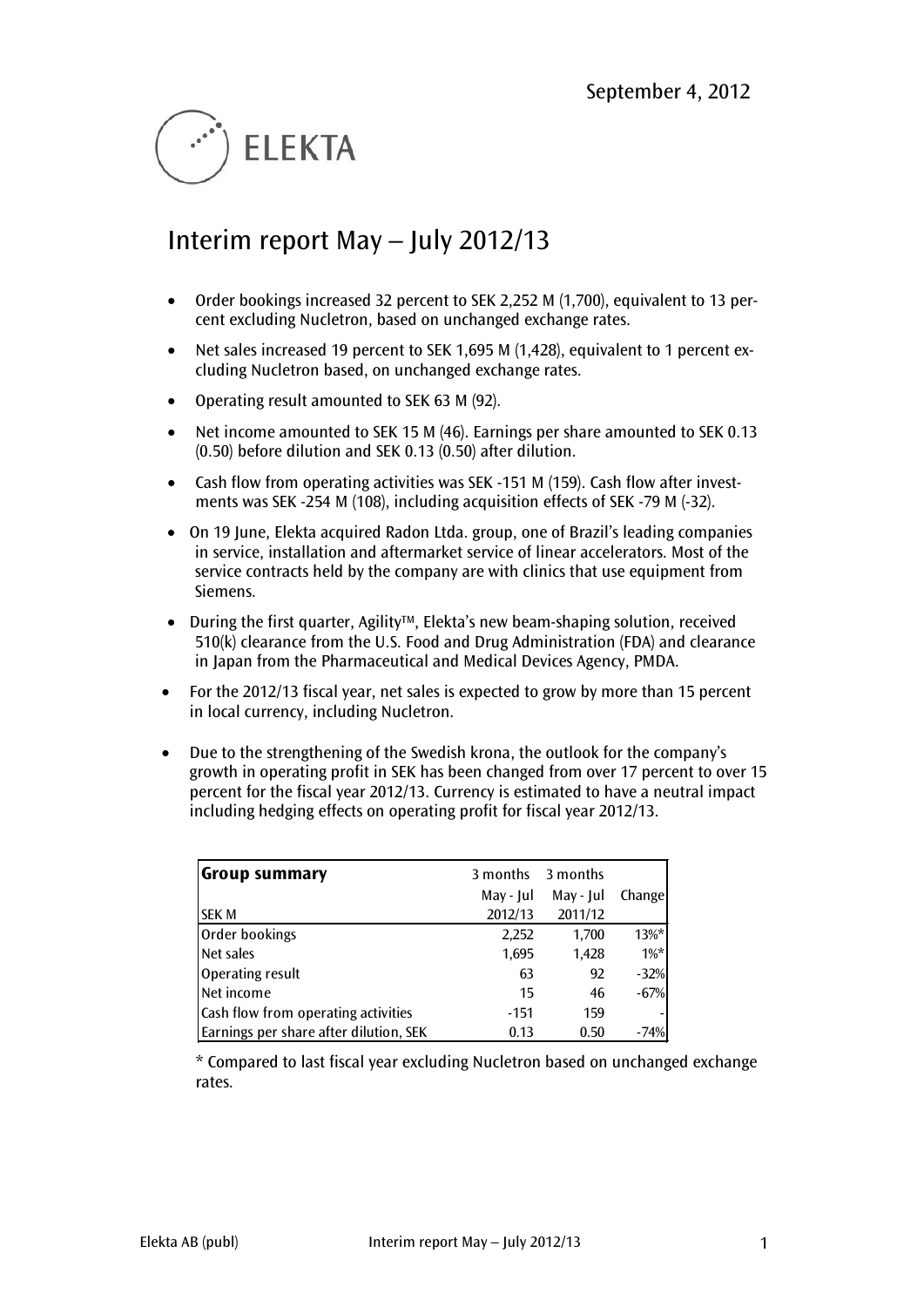#### **President and CEO comments**

Elekta's focus on its customers and their patients, combined with strategic investments in emerging markets, are yielding favorable results. Demand for Elekta's solutions continued to rise and order bookings in the first quarter increased 13\* percent. Order bookings in Asia rose 11\* percent. Following the close of the quarter, we signed our largest order to date in China valued at USD 35 M. The order further strengthens our position as the leading supplier in China, where Elekta is currently represented in seven of the ten leading clinics. The trend was favorable in North and South America. All 50 of the top-ranked cancer clinics in the US have solutions from Elekta\*\*. In Europe, the scenario remained mixed with favorable development in the northern regions while the trend in southern Europe is weaker due to the ongoing financial crisis. At present, it is difficult to predict the full effects of this or when there will be an improvement in the situation.

The success of Elekta's new Agility beam-shaping solution continues. During the quarter, we received 510(k) clearance from the U.S. Food and Drug Administration (FDA) and clearance from the Pharmaceutical and Medical Devices Agency, PMDA in Japan. These approvals mean that patients in most of our major markets can now receive treatment using the new solution. At present, Agility is being used to treat patients at clinics in some 10 countries throughout the world.

With regard to deliveries, the first quarter, which largely comprises the summer period, is seasonally the weakest for Elekta. Net sales rose 1\* percent. The trend in Asia was strong while deliveries in North and South America and Europe were weaker. Nucletron noted comparatively low volumes during the quarter, due to seasonality and the fact that the products largely form part of comprehensive solutions from Elekta, thus entailing longer delivery cycles. Order bookings for our brachytherapy products match our expectations, and the trend for Nucletron is expected to be strengthened going forward.

Operating profit in the first quarter was lower than in the corresponding quarter last year, which was primarily an effect of a limited volume increase. However, we anticipate normal seasonal variations during the fiscal year including a significant increase in operating profit in forthcoming quarters.

Elekta foresees significant potential for further growth, both through expansion in emerging markets and established markets. Looking to the year ahead, we believe that market demand will generally remain favorable.

With planned deliveries from our order backlog and continued demand in our markets, we anticipate that net sales for full-year 2012/13 will increase by more than 15 percent in local currency, including Nucletron.

Due to the strengthening of the Swedish krona, the outlook for the company's growth in operating profit in SEK has been changed from over 17 percent to over 15 percent for the fiscal year 2012/13. Currency is estimated to have a neutral impact including hedging effects on operating profit for fiscal year 2012/13.

Elekta's efforts to develop new technology are intensifying and we remain strongly comitted to product development. Our project aimed at combining treatment with a linear accelerator with advanced magnetic resonance (MR) is progressing. We look forward to even more patients gaining access to advanced cancer care for curative purposes and a better quality of life.

Tomas Puusepp President and CEO

\*Calculated excluding Nucletron and based on unchanged exchange rates

\*\* http://www.elekta.com/press/860f2b26-47a9-4d6d-ad76-02f445047885/elekta-technology-at-work-in-100 percent-of-america-s-top-cancer-hospitals-.html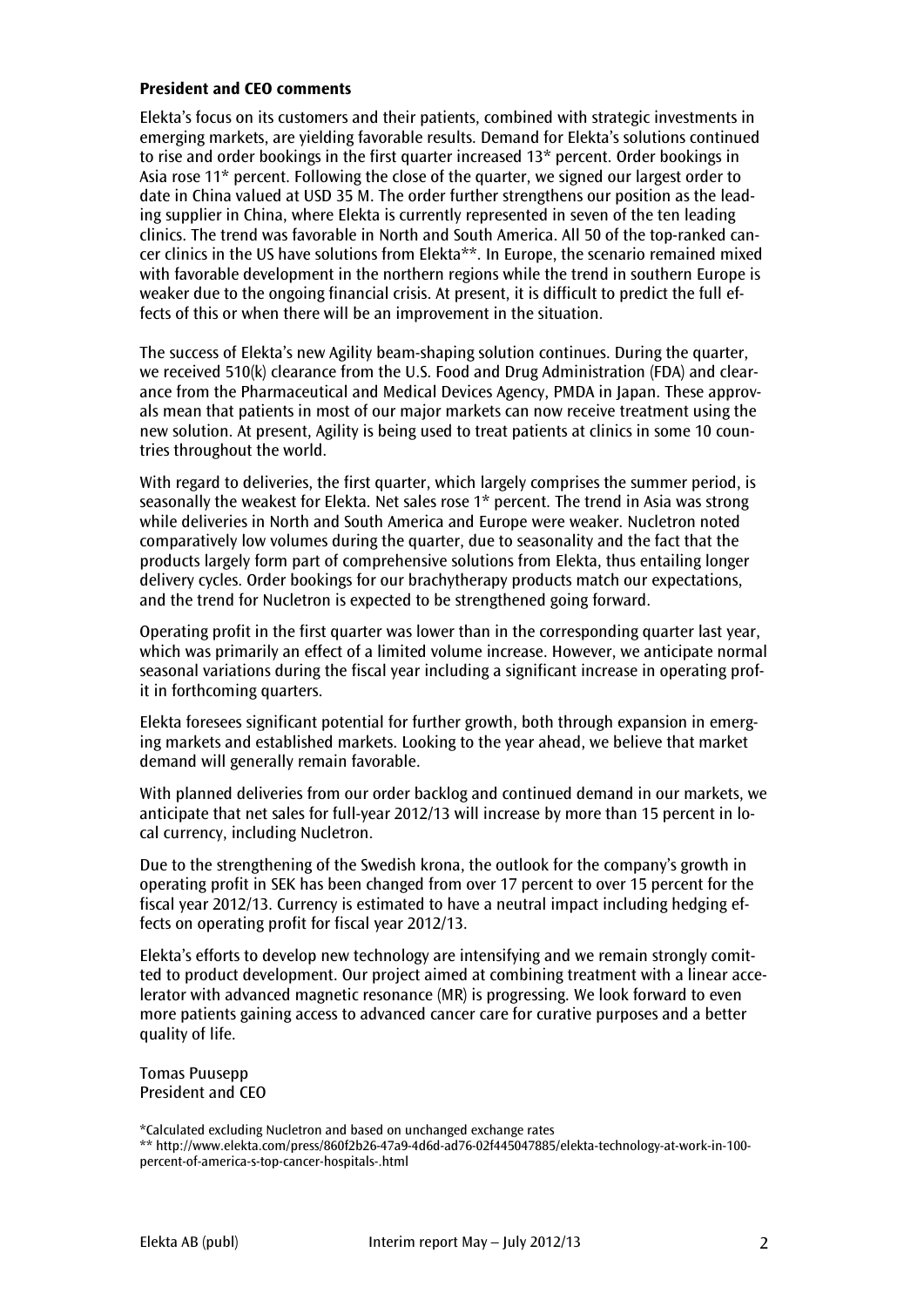#### *Presented amounts refer to the quarter unless otherwise stated. Amounts in parentheses indicate comparative values for the same period last fiscal year.*

## **Order bookings and order backlog**

Order bookings increased 32 percent to SEK 2,252 M (1,700). Order bookings increased 13 percent excluding Nucletron and based on unchanged exchange rates.

Order backlog was SEK 11,019 M, compared to SEK 10,546 M on April 30, 2012. Order backlog is converted at closing exchange rates. The translation of the backlog at exchange rates on July 31, 2012 compared to exchange rates on April 30, 2012 resulted in a negative translation difference of SEK 119 M.

| <b>Order bookings</b>          |         | 3 months 3 months |         |           |        | 12 months |
|--------------------------------|---------|-------------------|---------|-----------|--------|-----------|
|                                | May-Jul | May-Jul           | Changel | 12 months | Change | May-Apr   |
| ISEK M                         | 2012/13 | 2011/12           |         | rolling   |        | 2011/12   |
| North and South America        | 895     | 590               | 52%     | 4,386     | 28%    | 4,081     |
| Europe, Middle East and Africa | 624     | 553               | 13%     | 3.724     | 31%    | 3,653     |
| lAsia Pacific                  | 733     | 557               | 32%     | 3,257     | 26%    | 3,081     |
| <b>Group</b>                   | 2.252   | 1,700             | 32%     | 11,367    | 28%    | 10,815    |

#### **Market development**

#### *North and South America*

Order bookings continued to grow and increased by 52 percent in the quarter. Excluding Nucletron and based on unchanged exchange rates, order bookings increased by 28 percent.

In North America the incidence of cancer is growing mainly as a result of an aging and growing population. In addition, there is a need for investments to gradually replace the large installed base of linear accelerators. Elekta's growth in Canada was strong during the quarter. In Canada, there are several ongoing efforts to expand the capacity within radiation therapy. In the US, it is too early to assess whether the proposed changes in reimbursement levels for radiation therapy will impact market demand.

Like other emerging markets, the South American market is driven by a substantial shortage of treatment capacity and an increased focus on improving cancer care. A major procurement process for radiation therapy equipment is currently in progress in Brazil. Elekta's order bookings in South America grew strongly during the first quarter. When combined with Elekta's increasing presence in selected countries, this level of progress supports the company's long-term growth prospects on this continent.

The contribution margin for the region was 31 percent (34).

#### *Region Europe, Middle East and Africa*

Order bookings increased by 13 percent during the quarter. Excluding Nucletron and based on unchanged exchange rates, order bookings decreased by 3 percent.

The market trend was mixed, with favorable growth in northern regions of Europe. Demand in the southern regions of Europe was weak, impacted by the ongoing financial crisis. Emerging markets in the region are largely characterized by an increased incidence of cancer and capacity shortages for linear accelerators.

The contribution margin for the region was 29 percent (28).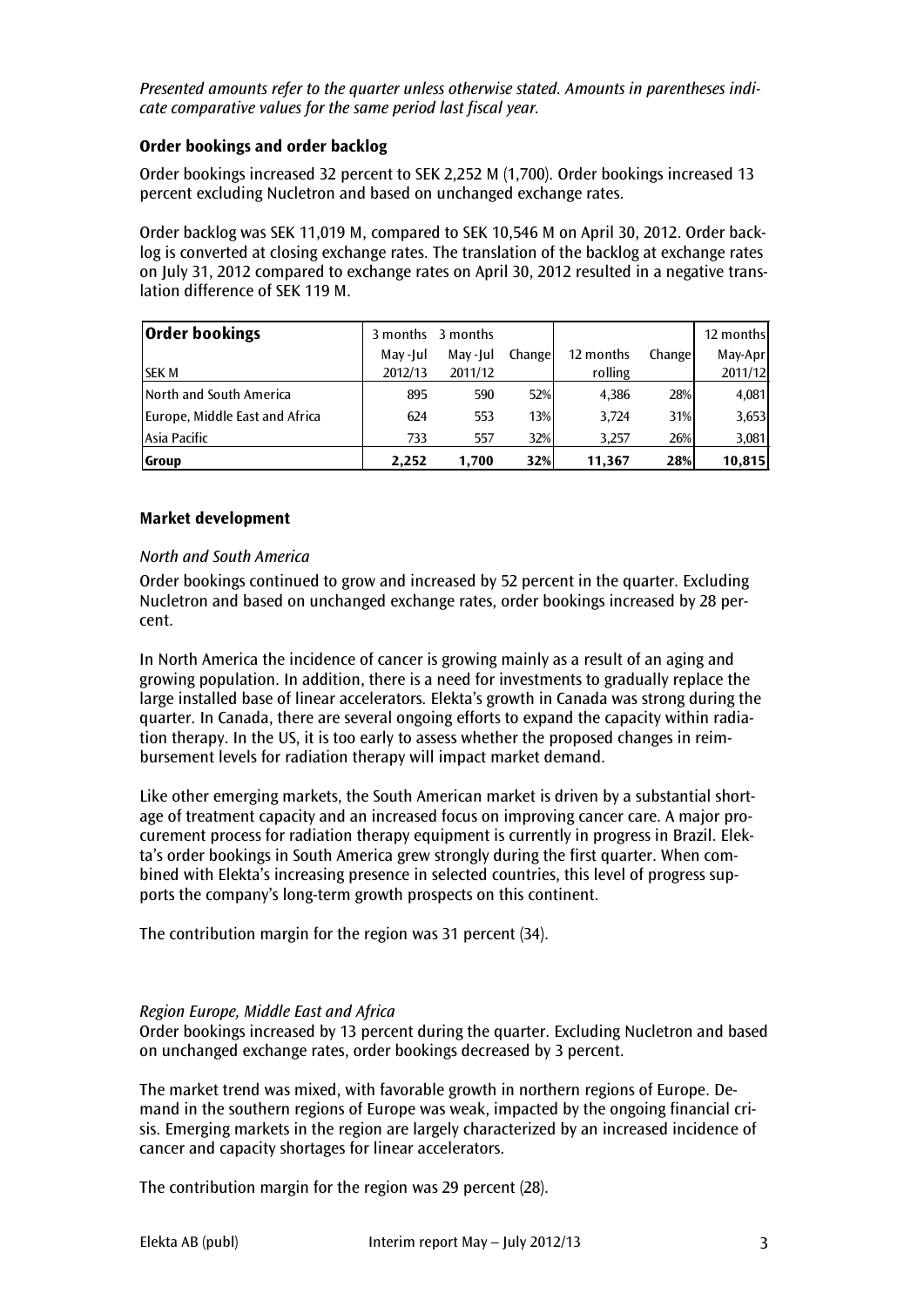#### *Region Asia Pacific*

The trend was healthy and order bookings increased 32 percent in the quarter. Excluding Nucletron and based on unchanged exchange rates, order bookings rose 11 percent.

In general, the region is characterized by a major shortage of treatment capacity, although countries including Australia, Japan, Taiwan, Hong Kong and Singapore have highly developed healthcare systems. Elekta is the market leader and, by maintaining a focus on growth, the company is well positioned to support care providers in these countries in their endeavor to advance and enhance cancer care. Order bookings were highly favorable in China.

The demand trend in Japan continued to give positive indications during the first quarter. Elekta has a strong presence in neurosurgery and software and is well positioned to increase its market share in oncology. During the quarter, Elekta and Toshiba Medical Systems Corporation opened a radiation therapy training center in Japan. The facility provides customers a fully functional training environment. In Japan, only 25-30 percent of cancer patients receive radiation therapy, compared with more than 50 percent in Europe.

The contribution margin for the region was 25 percent (19).

#### **Net sales**

Net sales increased 19 percent to SEK 1,695 M (1,428). Excluding Nucletron and based on unchanged exchange rates, net sales grew by 1 percent.

| <b>Net sales</b>               |         | 3 months 3 months |        |           |        | 12 months |
|--------------------------------|---------|-------------------|--------|-----------|--------|-----------|
|                                | May-Jul | May-Jul           | Change | 12 months | Change | May-Apr   |
| <b>SEK M</b>                   | 2012/13 | 2011/12           |        | rolling   |        | 2011/12   |
| North and South America        | 708     | 575               | 23%    | 3,255     | 21%    | 3,122     |
| Europe, Middle East and Africa | 484     | 492               | $-2%$  | 3,198     | 17%    | 3,206     |
| Asia Pacific                   | 503     | 361               | 39%    | 2,862     | 25%    | 2,720     |
| Group                          | 1,695   | 1.428             | 19%    | 9,315     | 21%    | 9,048     |

#### **Earnings**

Operating result decreased 32 percent to SEK 63 M (92). The effect from changes in exchange rates was positive with approximately SEK 25 M. Transaction costs related to the acquisition of Radon was less then SEK 1 M. Gross margin amounted to 44 percent (43). Operating margin amounted to 4 percent (6). Mainly due to a limited volume increase operating result during the first quarter was lower compared to the same quarter last year. Selling and administrative expenses equaled to 30 (28) percentage of net sales.

Research and development expenditures, before capitalization of development costs, increased to SEK 217 M (164) equal to 13 percent (11) of net sales.

Costs for Elekta's ongoing incentive programs amounted to SEK 4 M (7).

The change in unrealized exchange rate effects from cash flow hedges amounted to SEK 12 M (-68) and is reported in other comprehensive income. Closing balance of unrealized exchange rate effects from cash flow hedges in shareholders' equity was SEK 47 M (34 on April 30, 2012) exclusive of tax.

Net financial items amounted to SEK -42 M (-27).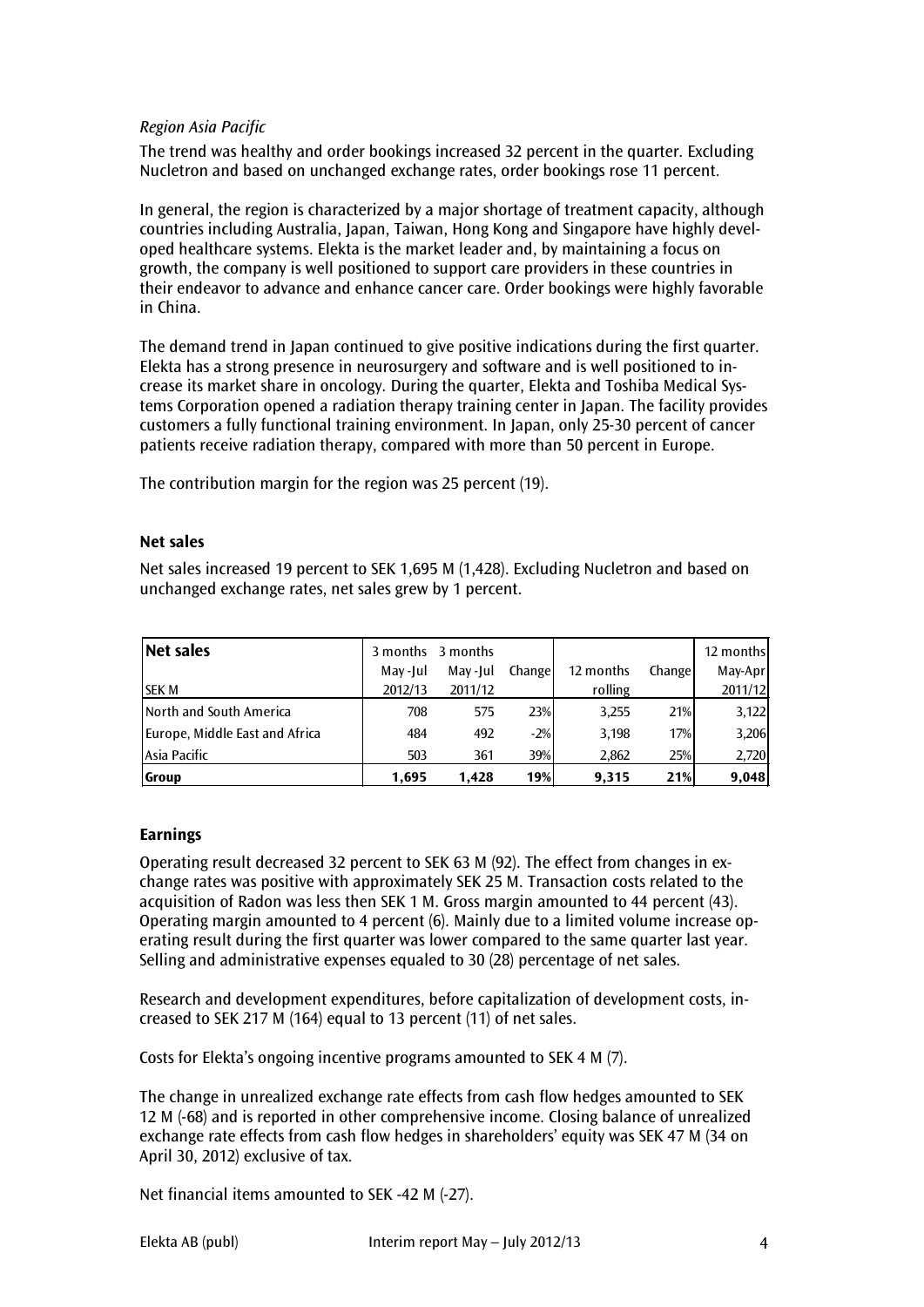Income before tax amounted to SEK 21 M (65). Tax expense amounted to SEK 6 M (19) or 27 percent (29). Net income amounted to SEK 15 M (46).

Earnings per share amounted to SEK 0.13 (0.50) before dilution and SEK 0.13 (0.50) after dilution.

Return on shareholders' equity amounted to 27 percent (27) and return on capital employed amounted to 23 percent (31).

#### **Investments and depreciation**

Investments in intangible and tangible fixed assets amounted to SEK 86 M (83). Amortization of intangible assets and depreciation of tangible fixed assets amounted to SEK 87 M (60). Capitalization of development costs and amortization of capitalized development costs amounted to net SEK 27 M (34), of which 18 M (25) relates to the R&D function. Capitalization within the R&D function amounted to SEK 49 M (42) and amortization to SEK 31 M (17).

#### **Liquidity and financial position**

Cash flow from operating activities was SEK -151 M (159). Cash flow after investments amounted to SEK -254 M (108), including business combinations and investment in associates of net SEK -79 M (-32). Cash flow in the first quarter was affected by seasonal inventory build-up and tax payments of SEK 140 M. Cash conversion for the fiscal year 2012/13 is forecasted to be >70%.

Cash and cash equivalents amounted to SEK 1,642 M (1,895 on April 30, 2012) and interestbearing liabilities amounted to SEK 4,545 M (4,530 on April 30, 2012). Thus, net debt amounted to SEK 2,903 M (2,635). Net debt/equity ratio was 0.60 (0.53 on April 30, 2012).

#### **Shares**

During the period 451,854 new B-shares were subscribed through exercise of warrants distributed within the framework of the established employee option programs. Total number of registered shares on July 31, 2012 was 95,701,670 divided between 3,562,500 Ashares and 92,139,170 B-shares.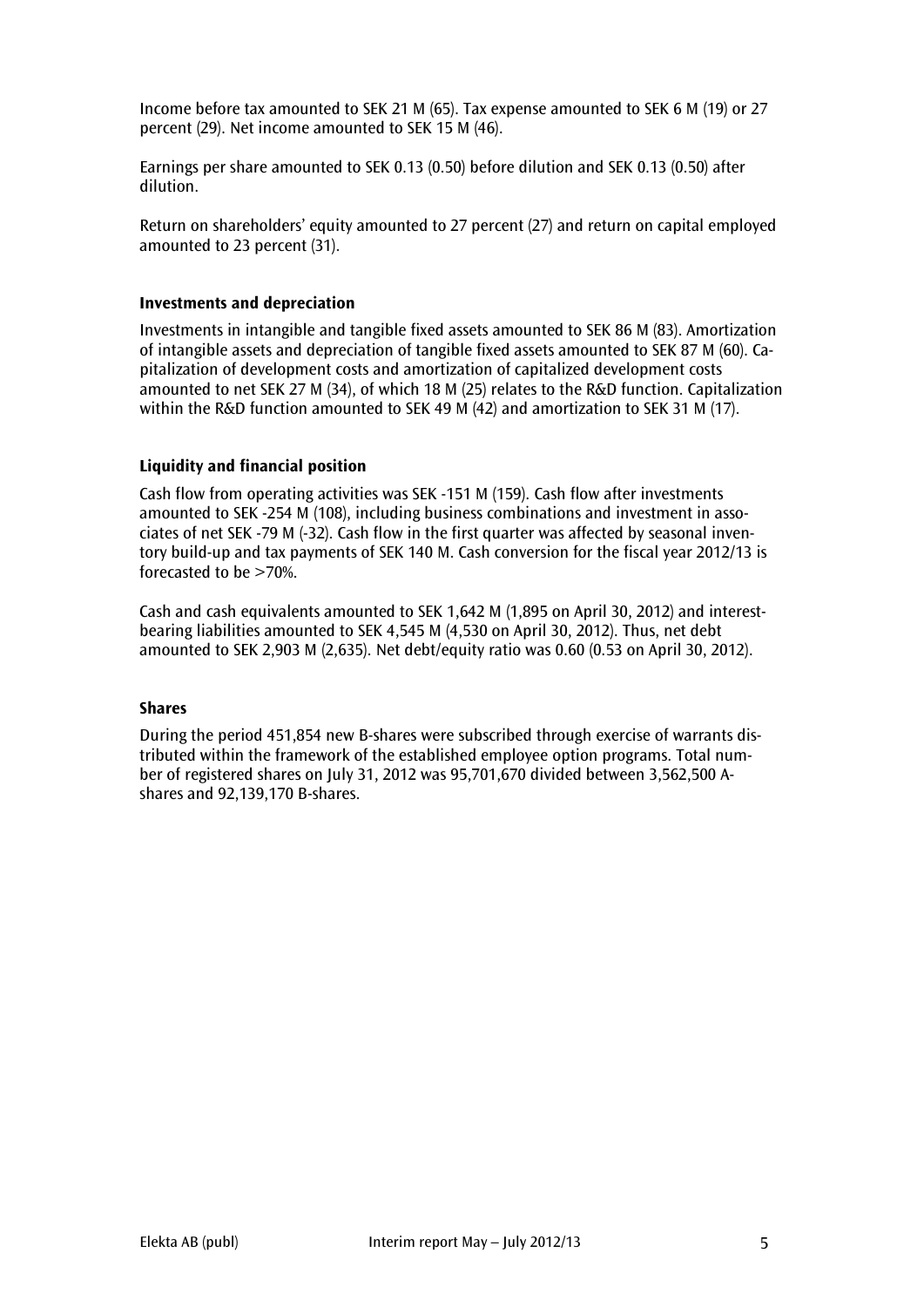#### **Employees**

The average number of employees was 3,304 (2,752). The increase is mainly related to the Nucletron acquisition. The average number of employees in the Parent Company was 23  $(20).$ 

The number of employees on July 31, 2012 totaled 3,374 whereof Radon had 24 employees. On April 30, 2012, the number of employees in Elekta totaled 3,366.

#### **Risks and uncertainties**

A weak economic development and high levels of public debt might, for some markets, mean less availability of financing for private customers and reduced future health care spending by the governments.

Elekta's ability to deliver treatment equipment is to a large extent dependent on customers' readiness to receive the delivery and to pay within the agreed timeframe. This results in a risk of delayed deliveries and corresponding delayed revenue recognition.

The Group's credit risks are normally limited since customer operations are, to a large extent, financed either directly or indirectly by public funds.

Elekta's development in southern Europe has been weak due to the ongoing financial crisis. At present, it is difficult to predict the full effects of this or when there will be an improvement in the situation.

In its operations Elekta is subject to a number of financial risks primarily related to exchange rate fluctuations. In the short term the effect of currency movements is reduced through forward contracts. Hedging is conducted on the basis of expected net sales over a period of up to 24 months. The scope of the hedging is determined by the Company's assessment of currency risks.

Product safety issues and the regulatory approval processes in various countries constitute a risk since they could delay the ability of introducing products into the countries concerned.

A description of the generic risks and uncertainties in Elekta's business can be found in the Annual Report 2011/12 on page 74 and in note 2.

## **Acquisition of Nucletron**

On September 15, 2011, Elekta acquired Nucletron who is world leading in brachytherapy, treatment planning and delivery. Elekta has consolidated Nucletron from September 15, 2011. From the date of acquisition Nucletron has contributed with net sales of SEK 1,047 M and operating result of SEK 193 M. In the first quarter 2012/2013 Nucletron has contributed with net sales of SEK 174 M and operating result of SEK 4 M.

#### **Other significant events**

On June 19, 2012, Elekta acquired Radon Ltda. group, the leading linear accelerator (linac) service company in Brazil. Most of the service contracts held by the company are with clinics that use equipment delivered by Siemens. The acquisition significantly strengthens Elekta's market position, making it the leading organization for installation, service and aftermarket services. Through the acquisition, Elekta's customer base has increased with 25 percent in Brazil. The acquisition price consists of one fixed amount of SEK 69 M (BRL 21 M) and one variable amount of SEK 27 M (BRL 8 M). Elekta has consolidated Radon Ltda. from June 19, 2012. Goodwill and identifiable intangible assets amount to approximately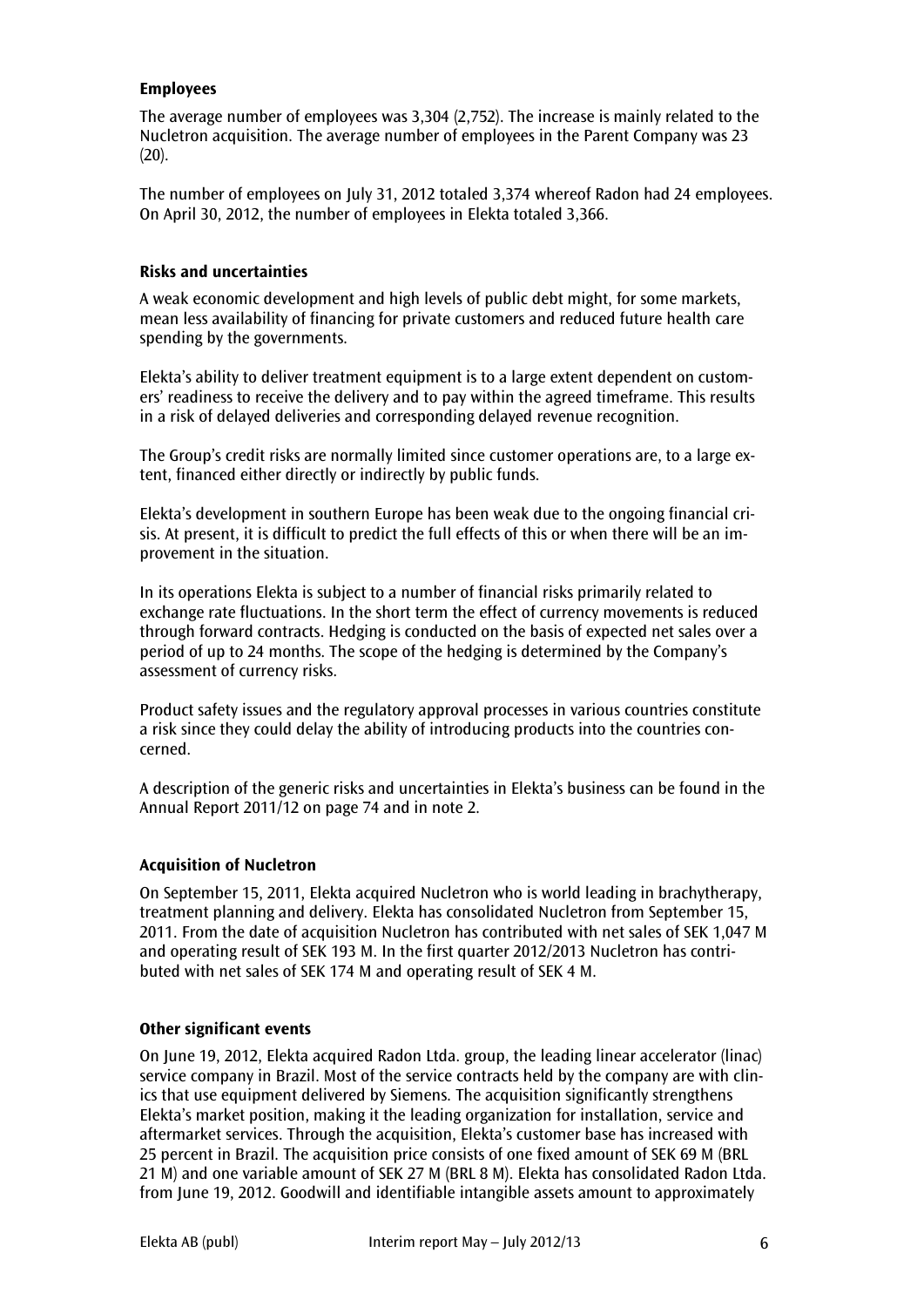SEK 92 M (BRL 28 M) calculated on the maximal acquisition price. Transaction costs related to the acquisition have been expensed when incurred and amount to less than SEK 1 M. Radon Ltda. is expected to add net sales to Elekta by approximately SEK 40 M during the 2012/13 fiscal year. From the date of acquisition Radon Ltda. has contributed with an operating result of BRL 238 K (SEK 824 K). The transaction is forecasted to be accretive to Elekta earnings per share (EPS) during Elekta's fiscal year 2012/13.

#### **Significant events after the reporting period**

#### *Elekta wins USD 35 million tender in China*

In August, Elekta won a major tender where the Health Department of the People's Liberation Army (PLA) is expanding its capacity to treat cancer. Elekta will deliver a comprehensive range of clinical solutions, including Leksell Gamma Knife®, linear accelerators, brachytherapy equipment and associated software. The total value of the contract amounts to USD 35 million, making it Elekta's largest deal ever in China. The order will be booked when all conditions in the tender have been finalized.

#### *Varian Medical Systems filed a lawsuit in the United States against Elekta*

In the lawsuit Varian claims that two former Varian sales representatives, recently hired by Elekta Inc., have inappropriately taken information and shared alleged trade secret information with a few Elekta employees in the late spring 2012. Elekta intends to defend itself against the allegations made by Varian. It is too early to make an assessment of the outcome of this lawsuit.

## **Outlook for fiscal year 2012/13**

For the 2012/13 fiscal year, net sales is expected to grow by more than 15 percent in local currency, including Nucletron.

Due to the strengthening of the Swedish krona, the outlook for the company's growth in operating profit in SEK has been changed from over 17 percent to over 15 percent for the fiscal year 2012/13. Currency is estimated to have a neutral impact including hedging effects on operating profit for fiscal year 2012/13.

Stockholm, September 4, 2012

Tomas Puusepp President and CEO

*This report has not been reviewed by the company's auditors.* 

## **Conference call**

Elekta will host a telephone conference 13:45-14:30 CET on September 4, with President and CEO Tomas Puusepp and CFO Håkan Bergström.

To take part in the conference all, please dial in about 5-10 minutes in advance and use the access code 920990. Swedish dial-in number: +46 (0)8 5052 0110, UK dial-in number: +44 (0)20 7162 0077, US dial-in number: + 1 334 323 6201.

The telephone conference will also be broadcasted over the internet (listen only). Please use the link: [http://webeventservices.reg.meeting-stream.com/67238\\_elekta](http://webeventservices.reg.meeting-stream.com/67238_elekta)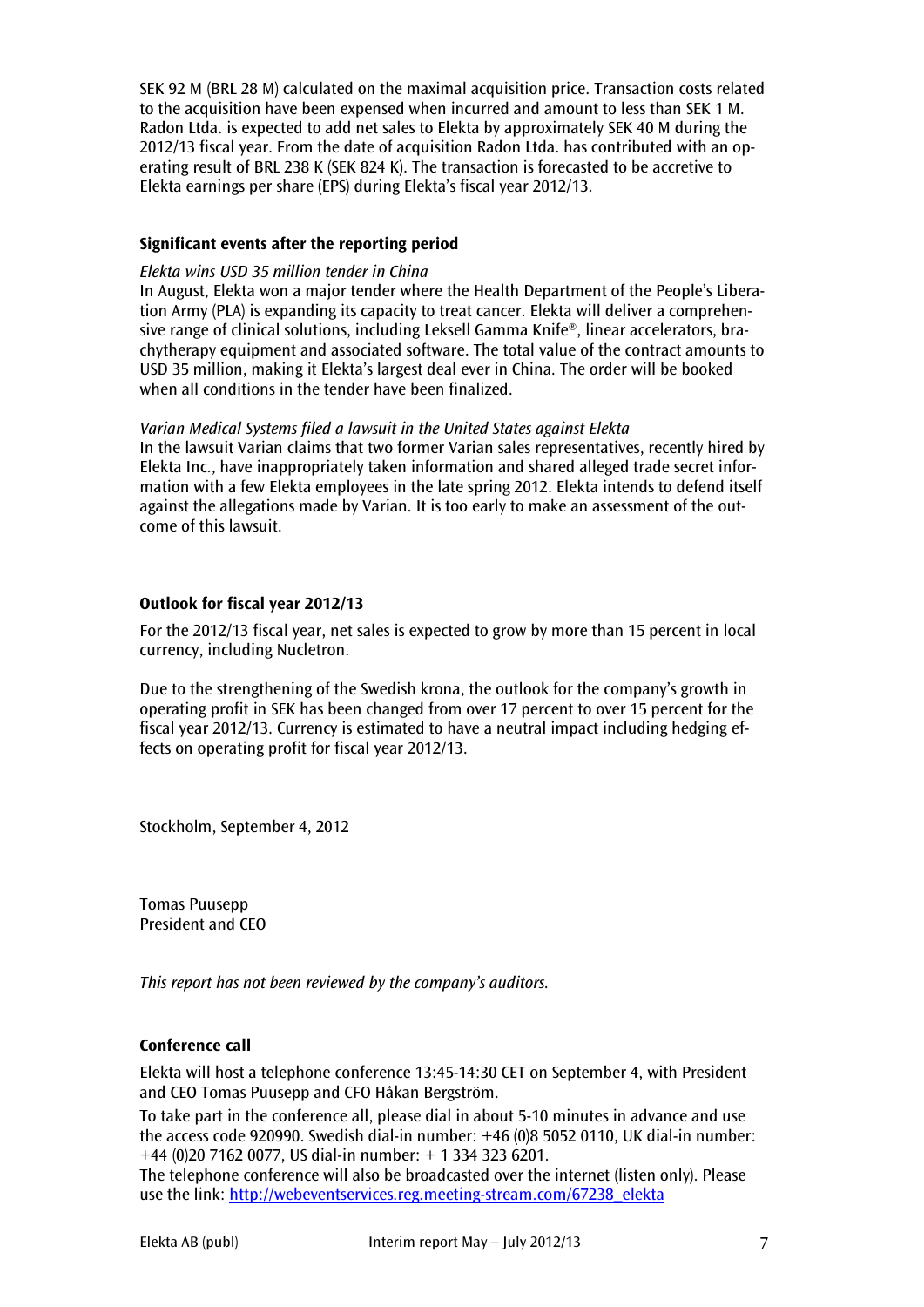#### **Financial information**

Interim report May – October 2012/13 December 4, 2012

#### **For further information, please contact:**

Håkan Bergström, CFO, Elekta AB (publ) +46 8 587 25 547, hakan.bergstrom@elekta.com

Johan Andersson Melbi, Investor Relations Manager, Elekta AB (publ) +46 8 587 25 415, [johan.anderssonmelbi@elekta.com](mailto:johan.anderssonmelbi@elekta.com)

#### **Elekta AB (publ)**

Corporate registration number 556170-4015 Box 7593, SE 103 93 Stockholm, Sweden

The above information is such that Elekta AB (publ) shall make public in accordance with the Securities Market Act and/or the Financial Instruments Trading Act. The information was published at 13.00 CET on September 4, 2012.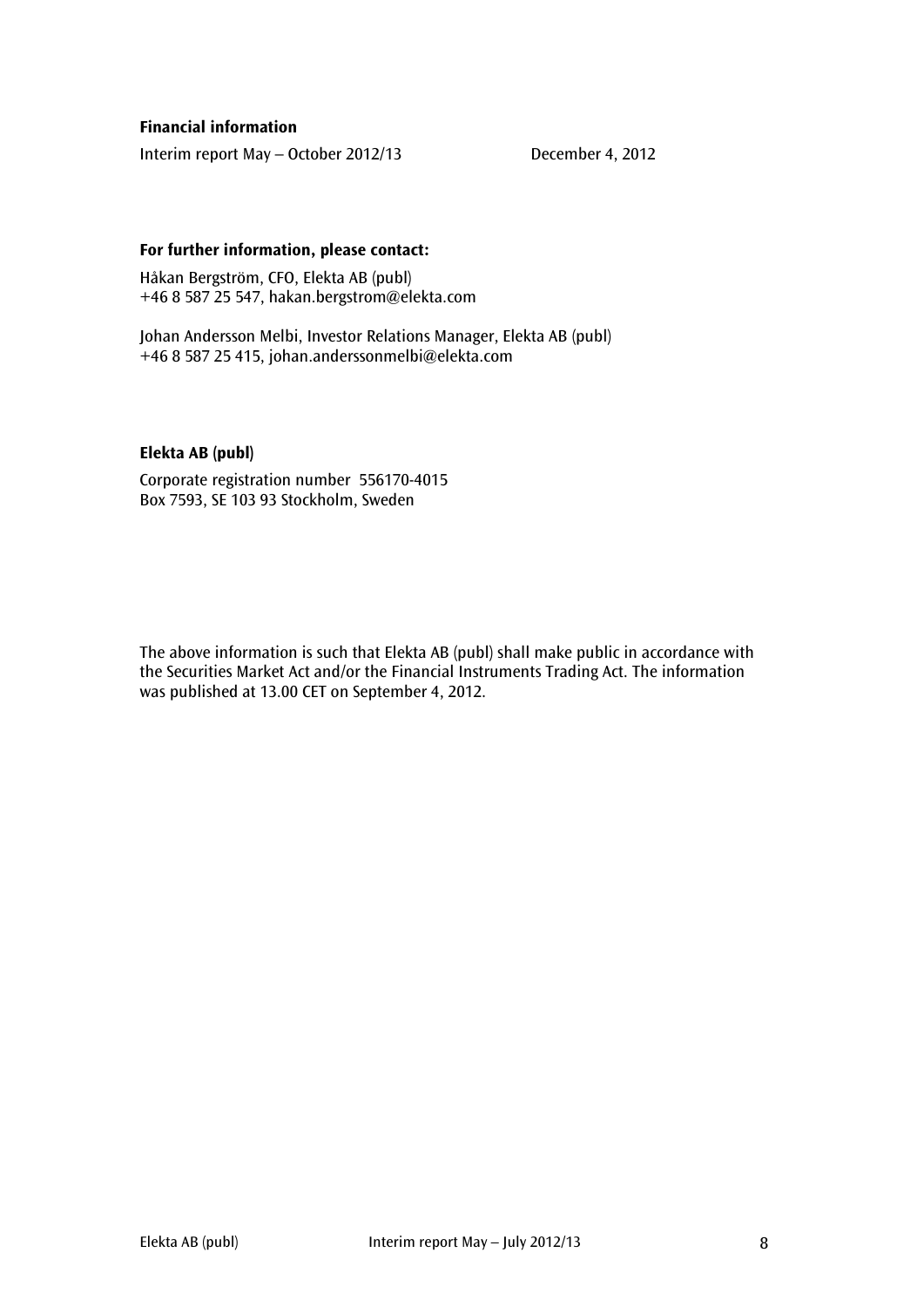## **Accounting principles**

This interim report is prepared, with regard to the Group, according to IAS 34 and the Swedish Annual Accounts Act and, with regard to the Parent Company, according to the Swedish Annual Accounts Act and RFR 2. The accounting principles applied correspond to those presented in the Annual Report 2011/12 with exceptions related to a limited number of revised standards and interpretations which are effective and applied from the fiscal year 2012/13. The changes have not had any material impact on the financial reports.

| <b>Exchange rates</b> |          |           | Average rate |        | <b>Closing rate</b> |         |        |  |
|-----------------------|----------|-----------|--------------|--------|---------------------|---------|--------|--|
|                       |          | May - Jul | May - Jul    | Change | $ ul$ 31,           | Apr 30, | Change |  |
| Country               | Currency | 2012/13   | 2011/12      |        | 2012                | 2012    |        |  |
| Euroland              | 1 EUR    | 8.810     | 9.070        | $-3%$  | 8.346               | 8.900   | $-6%$  |  |
| <b>Great Britain</b>  | 1 GBP    | 11.012    | 10.266       | 7%     | 10.681              | 10.943  | $-2%$  |  |
| Japan                 | 1 IPY    | 0.089     | 0.079        | 12%    | 0.087               | 0.084   | 3%     |  |
| <b>United States</b>  | 1 USD    | 7.020     | 6.325        | 11%    | 6.803               | 6.721   | $1\%$  |  |

Regarding foreign group companies, order bookings and income statement are translated at average exchange rates for the reporting period while order backlog and balance sheet are translated at closing exchange rates.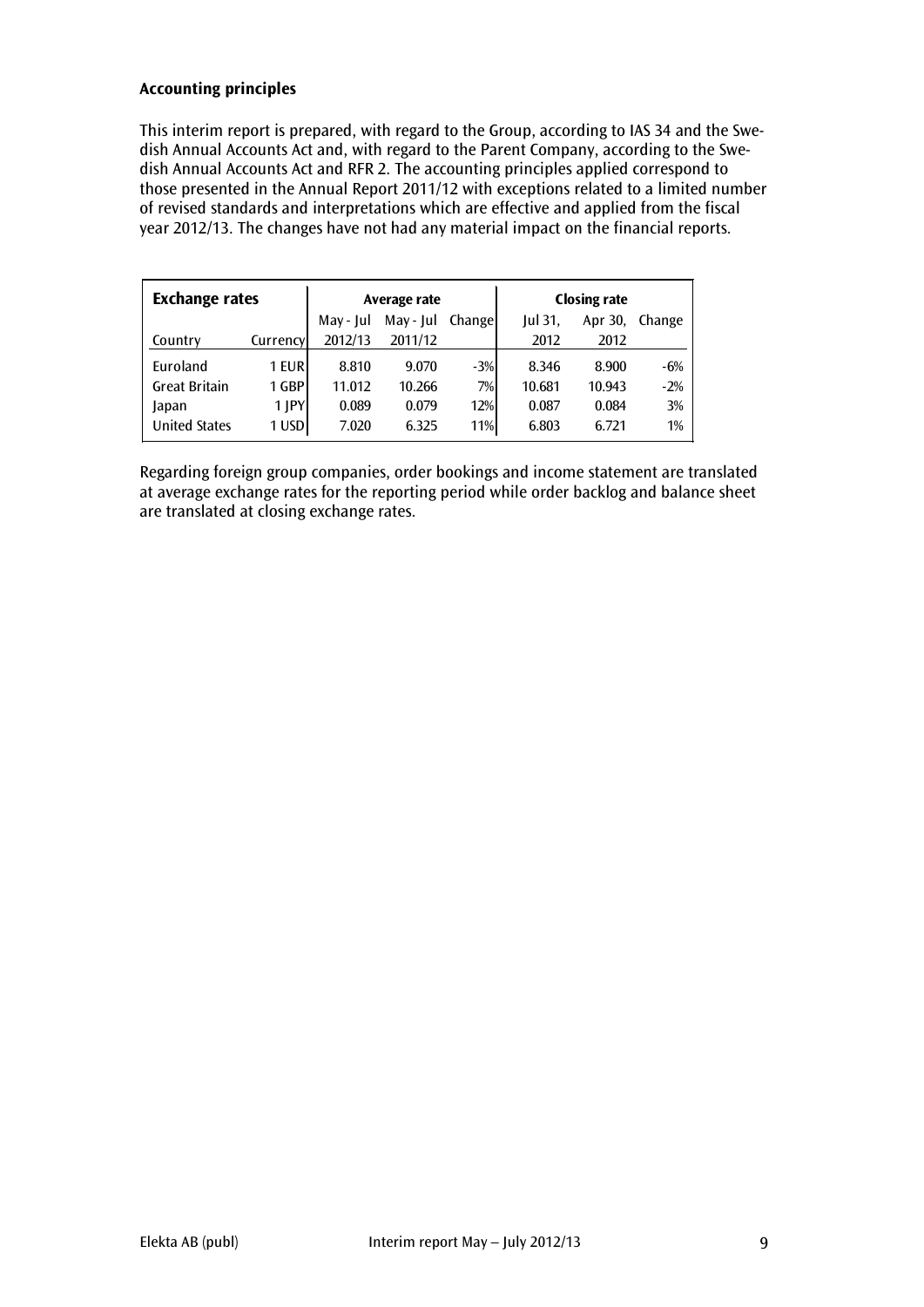| <b>SEK M</b>                                                                       | 3 months             | 3 months             | 12 months          | 12 months            |
|------------------------------------------------------------------------------------|----------------------|----------------------|--------------------|----------------------|
| Income statement                                                                   | May - Jul<br>2012/13 | May - Jul<br>2011/12 | rolling<br>2011/12 | May - Apr<br>2011/12 |
|                                                                                    |                      |                      |                    |                      |
| Net sales<br>Cost of products sold                                                 | 1,695<br>$-950$      | 1,428<br>$-817$      | 9,315<br>$-4,964$  | 9,048<br>$-4,831$    |
| <b>Gross income</b>                                                                | 745                  | 611                  | 4,351              | 4,217                |
| Selling expenses                                                                   | $-288$               | $-228$               | $-1,144$           | $-1,084$             |
| Administrative expenses                                                            | $-213$               | $-168$               | -799               | $-754$               |
| R&D expenses<br>Exchange rate differences                                          | $-199$               | $-139$<br>16         | -664<br>64         | $-604$               |
| Operating result before non-recurring items                                        | 18<br>63             | 92                   | 1,808              | 62<br>1,837          |
| Transaction and restructuring costs                                                | 0                    |                      | $-168$             | $-168$               |
| Net gain from divested business                                                    |                      |                      | 180                | 180                  |
| <b>Operating result</b>                                                            | 63                   | 92                   | 1,820              | 1,849                |
| Result from participations in associates                                           | $-10$                | 3                    | $-14$              | -1                   |
| Interest income<br>Interest expenses and similar items                             | 10                   | 8                    | 47                 | 45                   |
| Exchange rate differences                                                          | -41<br>$-1$          | $-38$<br>$\bf{0}$    | $-203$<br>14       | $-200$<br>15         |
| Income before tax                                                                  | 21                   | 65                   | 1,664              | 1,708                |
| Income taxes                                                                       | -6                   | $-19$                | -467               | -480                 |
| Net income                                                                         | 15                   | 46                   | 1,197              | 1,228                |
| Net income attributable to:                                                        |                      |                      |                    |                      |
| Parent Company shareholders                                                        | 12                   | 47                   | 1,192              | 1.227                |
| Non-controlling interests                                                          | 3                    | $-1$                 | 5                  | 1                    |
| Earnings per share before dilution, SEK                                            | 0.13                 | 0.50                 | 12.67              | 13.04                |
| Earnings per share after dilution, SEK                                             | 0.13                 | 0.50                 | 12.54              | 12.91                |
|                                                                                    |                      |                      |                    |                      |
| Statement of comprehensive income                                                  |                      |                      |                    |                      |
| Net income                                                                         | 15                   | 46                   | 1,197              | 1,228                |
| Other comprehensive income:                                                        |                      |                      |                    |                      |
| Revaluation of cash flow hedges<br>Translation differences from foreign operations | 12<br>-237           | -68<br>126           | $-14$<br>$-192$    | -94<br>171           |
| Hedge of net investment                                                            | -9                   | 3                    | -3                 | 9                    |
| Income tax relating to components of                                               |                      |                      |                    |                      |
| other comprehensive income                                                         | -1                   | 18                   | 3                  | 22                   |
| Other comprehensive income for the period                                          | -235                 | 79                   | $-206$             | 108                  |
| Comprehensive income for the period                                                | $-220$               | 125                  | 991                | 1,336                |
| Comprehensive income attributable to:                                              |                      |                      |                    |                      |
| Parent Company shareholders                                                        | $-223$               | 126                  | 986                | 1,335                |
| Non-controlling interests                                                          |                      | $-1$                 |                    | 1                    |
|                                                                                    |                      |                      |                    |                      |
| <b>CASH FLOW</b>                                                                   |                      |                      |                    |                      |
| <b>SEKM</b>                                                                        |                      |                      |                    |                      |
| Operating cash flow                                                                | -73                  | $-25$                | 1,228              | 1,276                |
| Change in working capital                                                          | $-78$                | 184                  | $-903$             | -641                 |
| Cash flow from operating activities                                                | $-151$               | 159                  | 325                | 635                  |
| Business combinations and investments in associates<br>Other investing activities  | -79<br>$-24$         | $-32$<br>$-19$       | $-3,213$<br>$-137$ | $-3,166$<br>$-132$   |
| Cash flow from investing activities                                                | $-103$               | $-51$                | $-3,350$           | $-3,298$             |
| <b>Cash flow after investments</b>                                                 | $-254$               | 108                  | $-3,025$           | $-2,663$             |
| Cash flow from financing activities                                                | 25                   | 1,384                | 1,805              | 3,164                |
| Cash flow for the period                                                           | $-229$               | 1,492                | -1,220             | 501                  |
| Exchange rate differences                                                          | $-24$                | $-39$                | 46                 | 31                   |
| Change in cash and cash equivalents for the period                                 | $-253$               | 1,453                | $-1,174$           | 532                  |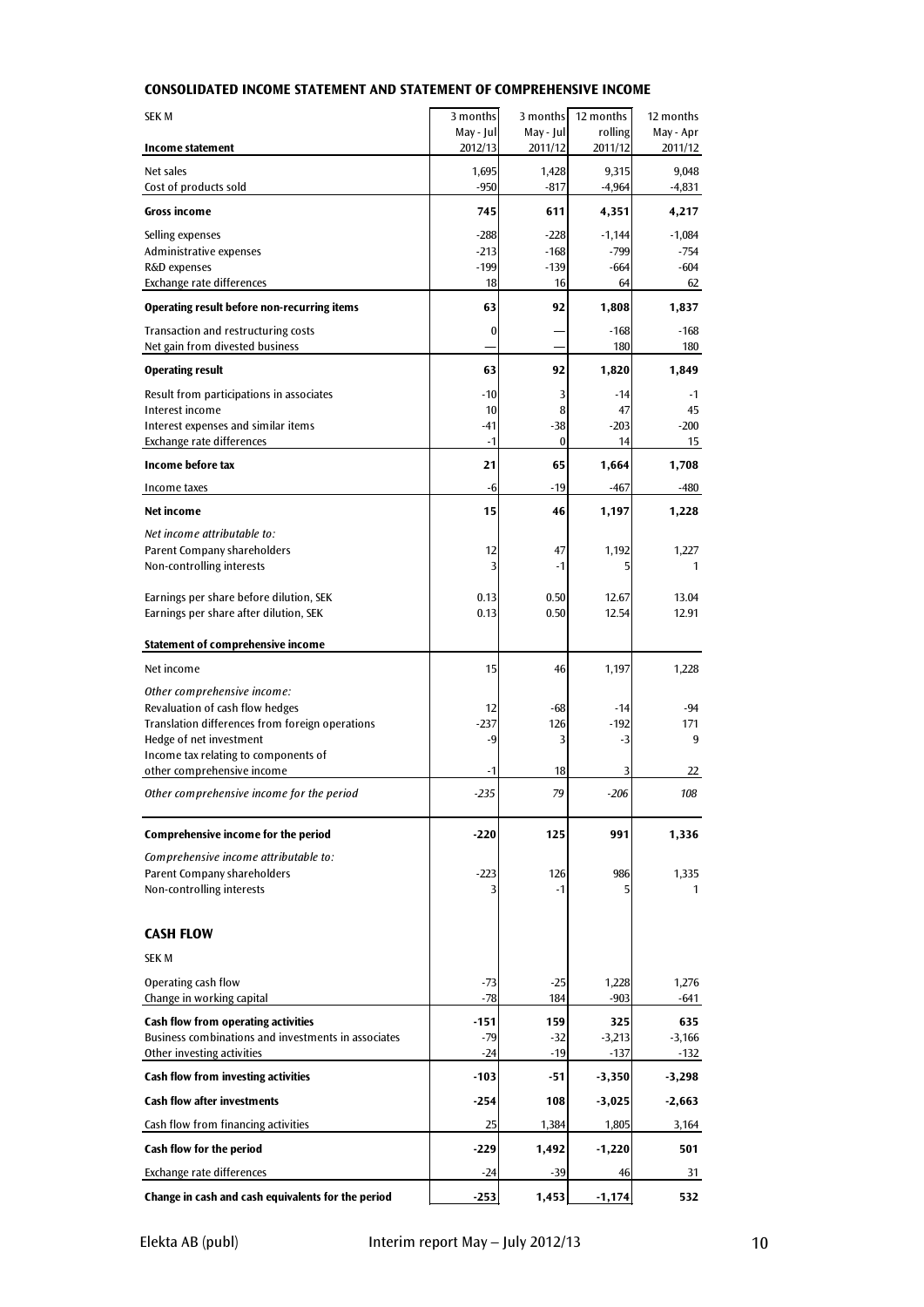## **CONSOLIDATED BALANCE SHEET**

| <b>SEK M</b>                            | Jul 31, | Jul 31, | Apr 30, |
|-----------------------------------------|---------|---------|---------|
|                                         | 2012    | 2011    | 2012    |
| <b>Non-current assets</b>               |         |         |         |
| Intangible assets                       | 6,349   | 2,821   | 6,457   |
| Tangible fixed assets                   | 393     | 247     | 407     |
| <b>Financial assets</b>                 | 164     | 73      | 147     |
| Deferred tax assets                     | 298     | 180     | 233     |
| <b>Total non-current assets</b>         | 7,204   | 3,321   | 7,244   |
| <b>Current assets</b>                   |         |         |         |
| <b>Inventories</b>                      | 917     | 638     | 755     |
| Accounts receivable                     | 2,543   | 1,822   | 2,692   |
| Other current receivables               | 2,354   | 1,514   | 2,649   |
| Cash and cash equivalents               | 1,642   | 2,816   | 1,895   |
| <b>Total current assets</b>             | 7,456   | 6,790   | 7,991   |
| <b>Total assets</b>                     | 14,660  | 10,111  | 15,235  |
| Elekta's owners' equity                 | 4,817   | 3,980   | 4,999   |
| Non-controlling interests               |         | 0       | 11      |
| <b>Total equity</b>                     | 4,824   | 3,980   | 5,010   |
| <b>Non-current liabilities</b>          |         |         |         |
| Long-term interest-bearing liabilities  | 4,431   | 2,109   | 4,417   |
| Deferred tax liabilities                | 753     | 226     | 675     |
| Other long-term liabilities             | 171     | 122     | 192     |
| <b>Total non-current liabilities</b>    | 5,355   | 2,457   | 5,284   |
| <b>Current liabilities</b>              |         |         |         |
| Short-term interest-bearing liabilities | 114     | 107     | 113     |
| Accounts payable                        | 541     | 396     | 842     |
| Advances from customers                 | 1,272   | 1,037   | 1,086   |
| Other current liabilities               | 2,554   | 2,134   | 2,900   |
| <b>Total current liabilities</b>        | 4,481   | 3,674   | 4,941   |
| <b>Total equity and liabilities</b>     | 14,660  | 10,111  | 15,235  |
| Assets pledged                          | 6       | 3       | 7       |
| <b>Contingent liabilities</b>           | 57      | 51      | 68      |
|                                         |         |         |         |

# **CHANGES IN EQUITY**

| <b>SEK M</b>                              | $ ul$ 31, | Jul 31,      | Apr 30, |
|-------------------------------------------|-----------|--------------|---------|
|                                           | 2012      | 2011         | 2012    |
| <b>Attributable to Elekta's owners</b>    |           |              |         |
| Opening balance                           | 4,999     | 3,832        | 3,832   |
| Comprehensive income for the period       | $-223$    | 126          | 1,335   |
| Incentive programs including deferred tax | $-17$     | 9            | 6       |
| <b>Exercise of warrants</b>               | 51        | 13           | 115     |
| Option value convertible loan             |           |              | 86      |
| <b>Dividend</b>                           |           |              | -376    |
| Total                                     | 4,817     | 3,980        | 4,999   |
| Attributable to non-controlling interests |           |              |         |
| Opening balance                           | 11        |              |         |
| Dividend                                  | -7        |              |         |
| <b>Business combination</b>               |           |              | 10      |
| Comprehensive income for the period       |           | -1           |         |
| Total                                     |           | $\mathbf{0}$ | 11      |
| <b>Closing balance</b>                    | 4,824     | 3,980        | 5,010   |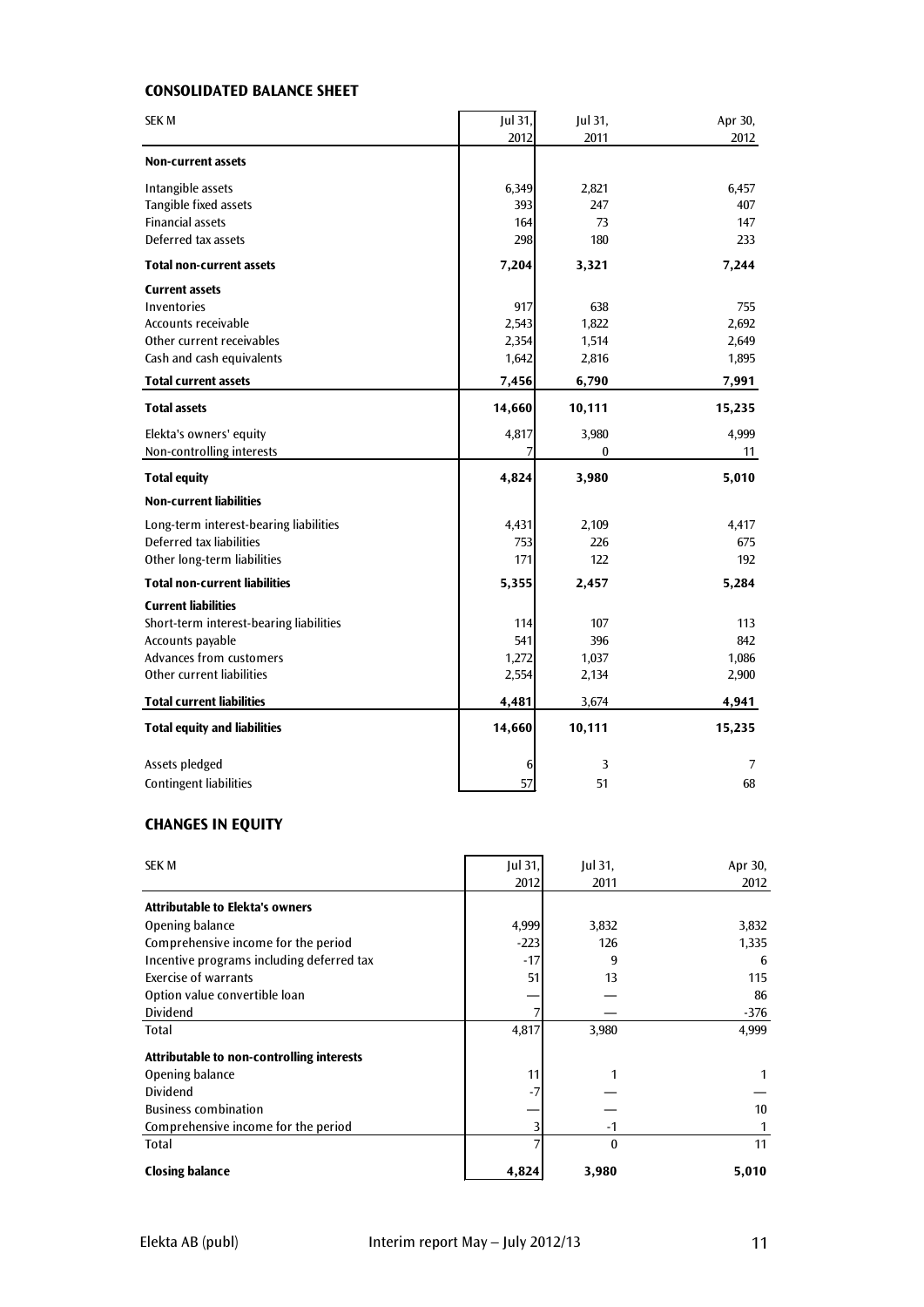| <b>KEY FIGURES</b>             | 12 months<br>May - Apr<br>2007/08 | 12 months<br>May - Apr<br>2008/09 | 12 months<br>May - Apr<br>2009/10 | 12 months<br>May - Apr<br>2010/11 | 12 months 3 months<br>May - Apr<br>2011/12 | Mav-Iul<br>2011/12 | 3 months<br>May-Jul<br>2012/13 |
|--------------------------------|-----------------------------------|-----------------------------------|-----------------------------------|-----------------------------------|--------------------------------------------|--------------------|--------------------------------|
| Order bookings, SEK M          | 5,882                             | 7,656                             | 8,757                             | 9,061                             | 10,815                                     | 1,700              | 2,252                          |
| Net sales, SEK M               | 5,081                             | 6,689                             | 7,392                             | 7,904                             | 9,048                                      | 1,428              | 1,695                          |
| Operating result, SEK M        | 650                               | 830                               | 1,232                             | 1,502                             | 1,849                                      | 92                 | 63                             |
| Operating margin               | 13%                               | 12%                               | 17%                               | 19%                               | 20%                                        | 6%                 | 4%                             |
| Profit margin                  | 12%                               | 12%                               | 16%                               | 19%                               | 19%                                        | 5%                 | 1%                             |
| Shareholders' equity, SEK M    | 1.813                             | 2,555                             | 3.244                             | 3,833                             | 5,010                                      | 3,980              | 4,824                          |
| Capital employed, SEK M        | 3,262                             | 4,182                             | 4,283                             | 4.714                             | 9,540                                      | 6.196              | 9,369                          |
| Equity/assets ratio            | 29%                               | 32%                               | 38%                               | 43%                               | 33%                                        | 39%                | 33%                            |
| Net debt/equity ratio          | 0.58                              | 0.31                              | $-0.04$                           | $-0.13$                           | 0.53                                       | $-0.15$            | 0.60                           |
| Return on shareholders' equity | 23%                               | 27%                               | 30%                               | 30%                               | 29%                                        | 27%                | 27%                            |
| Return on capital employed     | 24%                               | 24%                               | 30%                               | 35%                               | 28%                                        | 31%                | 23%                            |

| <b>DATA PER SHARE</b>          | 12 months | 12 months | 12 months | 12 months | 12 months 3 months |          | 3 months  |
|--------------------------------|-----------|-----------|-----------|-----------|--------------------|----------|-----------|
|                                | May - Apr | May - Apr | May - Apr | May - Apr | May - Apr          | May-Jul  | May -Jul  |
|                                | 2007/08   | 2008/09   | 2009/10   | 2010/11   | 2011/12            | 2011/12  | 2012/13   |
| Earnings per share             |           |           |           |           |                    |          |           |
| before dilution, SEK           | 4.46      | 6.00      | 9.09      | 11.04     | 13.04              | 0.50     | 0.13      |
| after dilution, SEK            | 4.44      | 6.00      | 9.01      | 10.91     | 12.91              | 0.50     | 0.13      |
| Cash flow per share            |           |           |           |           |                    |          |           |
| before dilution, SEK           | $-3.04$   | 6.30      | 10.50     | 5.25      | $-28.30$           | 1.15     | $-2.68$   |
| after dilution, SEK            | $-3.03$   | 6.30      | 10.41     | 5.19      | $-28.02$           | 1.14     | $-2.67$   |
| Shareholders' equity per share |           |           |           |           |                    |          |           |
| before dilution, SEK           | 19.70     | 27.67     | 34.95     | 40.89     | 52.76              | 42.41    | 50.60     |
| after dilution, SEK            | 20.03     | 27.67     | 37.50     | 42.44     | 53.23              | 43.82    | 50.42     |
| Average number of shares       |           |           |           |           |                    |          |           |
| before dilution, 000s          | 92,199    | 92,029    | 92,208    | 93,341    | 94,108             | 93,768   | 94,895    |
| after dilution, 000s           | 92,479    | 92,029    | 92,945    | 94,507    | 95,031             | 95,036   | 95,243    |
| Number of shares at closing    |           |           |           |           |                    |          |           |
| before dilution, 000s          | 91,570    | 92,125    | 92,795    | 93,738*)  | 94,748*)           | 93,845*) | $95,200*$ |
| after dilution, 000s           | 92,245    | 92,125    | 95,895    | 95,905    | 96,071             | 95,894   | 95,548    |

Dilution 2007/08 refers to warrants program 2004/2008. Dilution 2009/10 - 2011/12 refers to warrants programs 2007/2012 and 2008/2012 and share program 2009/2012, 2010/2013 and 2011/2014. Dilution 2012/13 refers to share program 2009/2012,

\*) Number of registered shares at closing exluding treasury shares (502,000 shares).

| Data per quarter      | 01      | 02      | 03      | 04      | 01      | 02      | 03      | 04      | 01      |
|-----------------------|---------|---------|---------|---------|---------|---------|---------|---------|---------|
| <b>SEK M</b>          | 2010/11 | 2010/11 | 2010/11 | 2010/11 | 2011/12 | 2011/12 | 2011/12 | 2011/12 | 2012/13 |
| Order bookings        | 1.889   | 2.238   | 1.914   | 3.020   | 1.700   | 2.702   | 2.784   | 3.629   | 2,252   |
| Net sales             | 1.627   | 1,879   | 1.822   | 2.576   | 1.428   | 1.936   | 2.565   | 3.119   | 1,695   |
| Operating profit      | 153     | 302     | 296     | 751     | 92      | 385     | 597     | 775     | 63      |
| <b>Cash flow from</b> |         |         |         |         |         |         |         |         |         |
| operating activities  | $-30$   | 234     | 256     | 380     | 159     | 83      | 234     | 159     | $-151$  |

| Order bookings growth based    |         |         |         |         |         |            |            |              |            |
|--------------------------------|---------|---------|---------|---------|---------|------------|------------|--------------|------------|
| on unchanged exchange rates    | 01      | 02      | 03      | 04      | 01      | 02         | 03         | 04           | 01         |
| <b>SEKM</b>                    | 2010/11 | 2010/11 | 2010/11 | 2010/11 | 2011/12 | 2011/12    | 2011/12    | 2011/12      | 2012/13    |
| North and South America        | 0%      | 9%      | 79%     | $-14%$  | 9%      | $8\%$ **)  | $1\% * *$  | $20\% * *$   | $28\%$ **) |
| Europe, Middle East and Africa | 41%     | $-16%$  | $-25%$  | 35%     | $-24%$  | $31\%$ **) | 34% **)    | $-8\% * *$ ) | $-3\%$ **) |
| Asia Pacific                   | 16%     | 42%     | $-5%$   | 25%     | 38%     | $6\%$ **)  | $-4\% *$   | $19\%$ **)   | $11\%$ **) |
| Group                          | 19%     | 7%      | 7%      | 9%      | 2%      | $14\%$ **) | $11\%$ **) | **\<br>11%   | $13\%$ **) |

\*\*) excluding Nucletron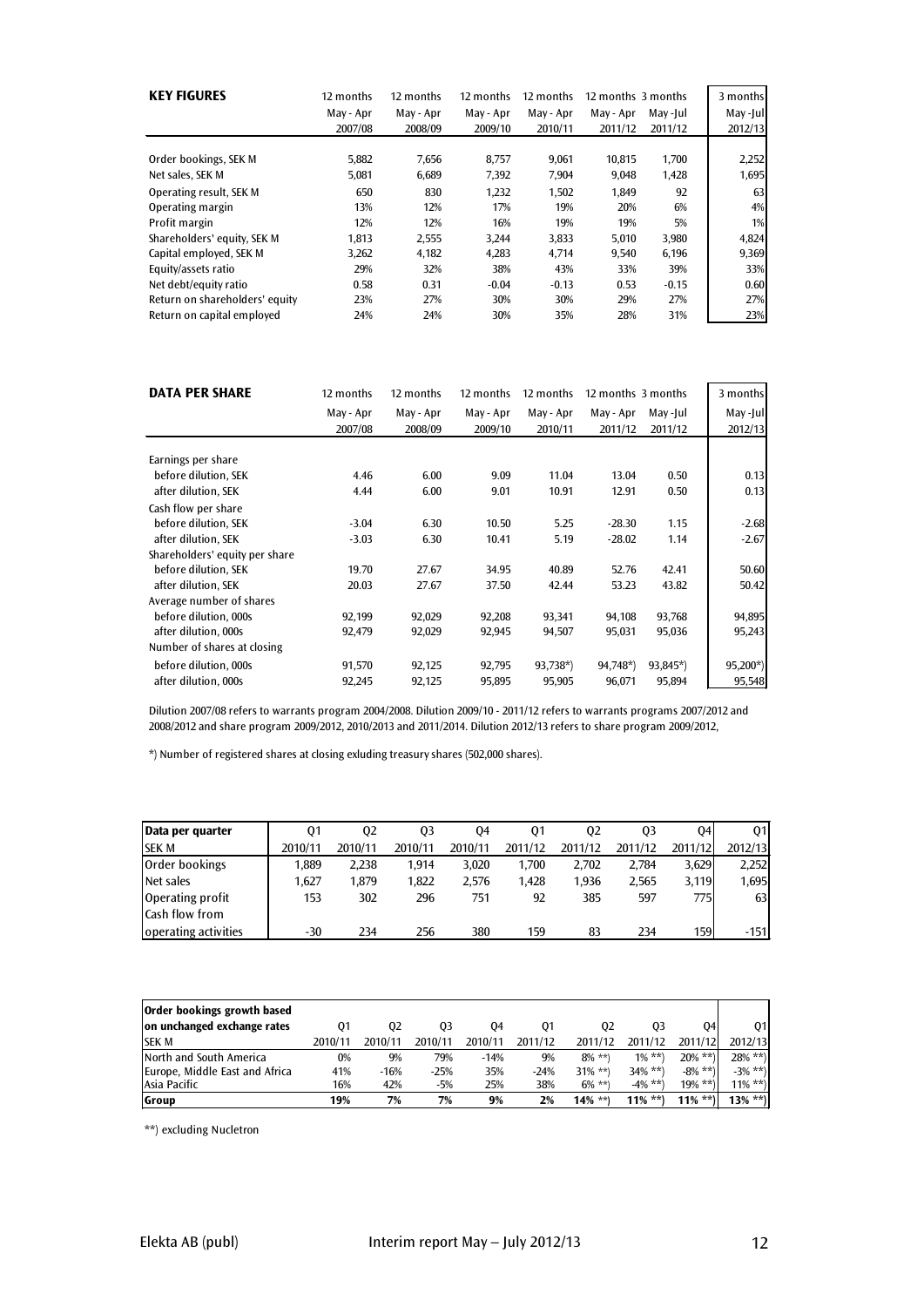#### **Segment reporting**

Elekta applies geographical segmentation. Order bookings, net sales and contribution margin for respective region are reported to Elekta's CFO and CEO (chief operating decision maker). In the regions' operating expenses cost of products sold and expenses are directly attributable to the respective region reported. Global costs for R&D, marketing, management of product supply centers and Parent Company are not allocated per region. Currency exposure is concentrated to product supply centers. The majority of exchange differences in operations are reported in global costs.

## **Segment reporting**

| May-Jul 2012/13                   |                            |                                   |              |              |                   |
|-----------------------------------|----------------------------|-----------------------------------|--------------|--------------|-------------------|
| <b>SEK M</b>                      | North and<br>South America | Europe, Africa<br>and Middle East | Asia Pacific | Group total  | % of<br>net sales |
| Net sales                         | 708                        | 484                               | 503          | 1,695        |                   |
| <b>Operating expenses</b>         | $-487$                     | $-346$                            | $-379$       | $-1,212$     | 72%               |
| <b>Contribution margin</b>        | 221                        | 138                               | 124          | 483          | 28%               |
| Contribution margin, %            | 31%                        | 29%                               | 25%          |              |                   |
| Non-recurring items               |                            |                                   |              | $\bf{0}$     |                   |
| Global costs                      |                            |                                   |              | $-420$       | 25%               |
| <b>Operating result</b>           |                            |                                   |              | 63           | 4%                |
| Net financial items               |                            |                                   |              | $-42$        |                   |
| Income before tax                 |                            |                                   |              | 21           |                   |
| May-Jul 2011/12                   |                            |                                   |              |              |                   |
|                                   | North and                  | Europe, Africa                    | Asia Pacific | <b>Total</b> | % of              |
| <b>SEKM</b>                       | South America              | and Middle East                   |              |              | net sales         |
| Net sales                         | 575                        | 492                               | 361          | 1,428        |                   |
| Operating expenses                | $-381$                     | $-354$                            | $-291$       | $-1,026$     | 72%               |
| <b>Contribution margin</b>        | 194                        | 138                               | 70           | 402          | 28%               |
| Contribution margin, %            | 34%                        | 28%                               | 19%          |              |                   |
| Non-recurring items               |                            |                                   |              |              |                   |
| Global costs                      |                            |                                   |              | $-310$       | 22%               |
| <b>Operating result</b>           |                            |                                   |              | 92           | 6%                |
| Net financial items               |                            |                                   |              | $-27$        |                   |
| <b>Income before tax</b>          |                            |                                   |              | 65           |                   |
| May-Apr 2011/12                   |                            |                                   |              |              |                   |
|                                   | North and                  | Europe, Africa                    | Asia Pacific | Group total  | % of              |
| <b>SEK M</b>                      | South America              | and Middle East                   |              |              | net sales         |
| Net sales                         | 3,122                      | 3,206                             | 2,720        | 9,048        |                   |
| Operating expenses                | $-1,981$                   | $-2,095$                          | $-1,854$     | $-5,930$     | 66%               |
| <b>Contribution margin</b>        | 1,141                      | 1,111                             | 866          | 3,118        | 34%               |
| Contribution margin, %            | 37%                        | 35%                               | 32%          |              |                   |
| Non-recurring items               |                            |                                   |              | 12           |                   |
| Global costs                      |                            |                                   |              | $-1,281$     | 14%               |
| <b>Operating result</b>           |                            |                                   |              | 1,849        | 20%               |
| Net financial items               |                            |                                   |              | $-141$       |                   |
| Income before tax                 |                            |                                   |              | 1,708        |                   |
| Rolling 12 months Aug-Jul 2011/12 |                            |                                   |              |              |                   |
| <b>SEKM</b>                       | North and<br>South America | Europe, Africa<br>and Middle East | Asia Pacific | Group total  | % of<br>net sales |
| Net sales                         | 3,255                      | 3,198                             | 2,862        | 9,315        |                   |
| <b>Operating expenses</b>         | $-2,087$                   | $-2,087$                          | $-1,942$     | $-6,116$     | 66%               |
| <b>Contribution margin</b>        | 1,168                      | 1,111                             | 920          | 3,199        | 34%               |
| Contribution margin, %            | 36%                        | 35%                               | 32%          |              |                   |
| Non-recurring items               |                            |                                   |              | 12           |                   |
| Global costs                      |                            |                                   |              | $-1,391$     | 15%               |
| <b>Operating result</b>           |                            |                                   |              | 1,820        | 20%               |
| Net financial items               |                            |                                   |              | $-156$       |                   |
| Income before tax                 |                            |                                   |              | 1,664        |                   |

Elekta's operations are characterized by significant quarterly variations in delivery volumes and product mix, which have a direct impact on net sales and profits. This is accentuated when the operation is split into segments as is the impact of currency fluctuations between the years.